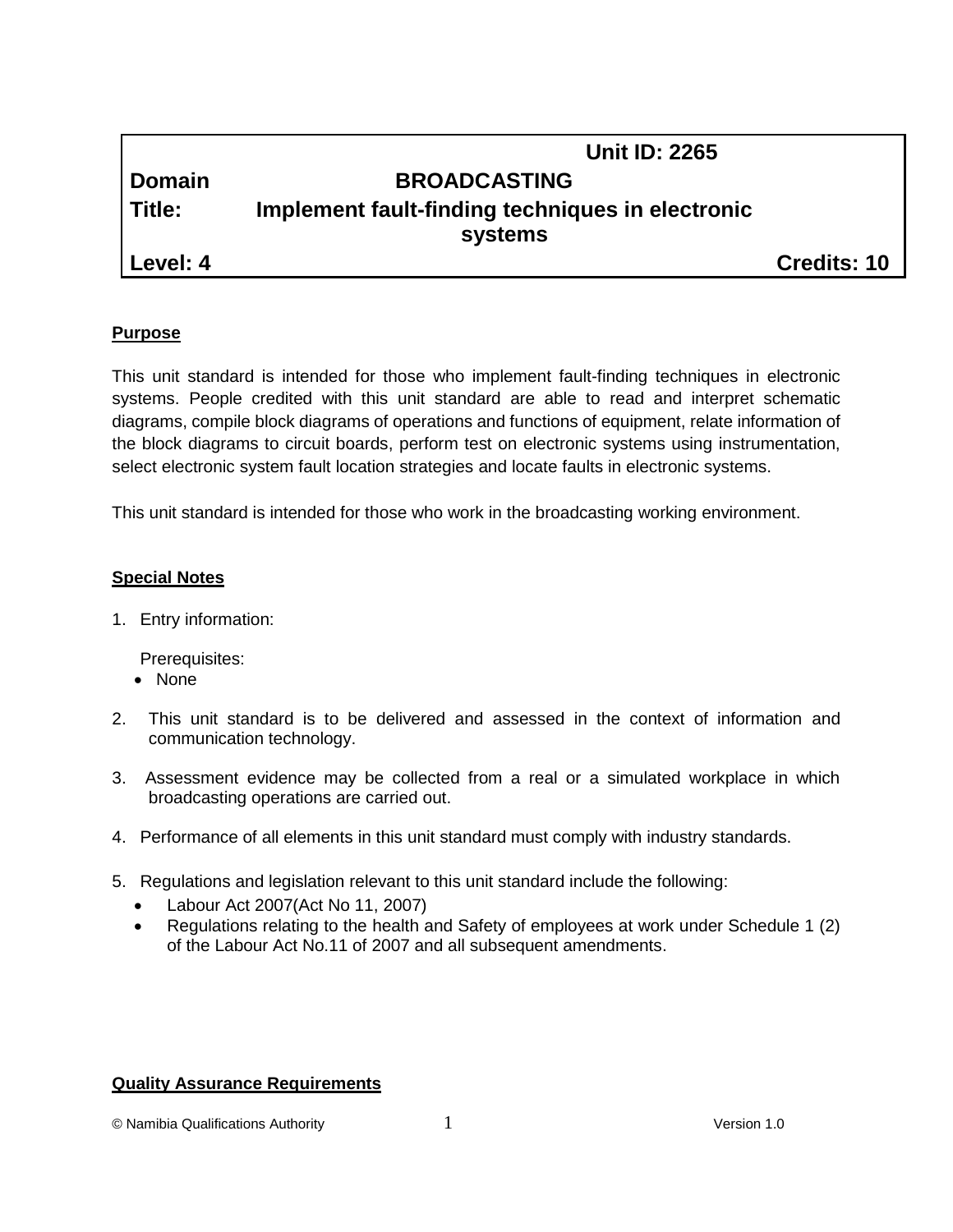This unit standard and others within this sub-field may be awarded by institutions which meet the accreditation requirements set by the Namibia Qualifications Authority and the Namibia Training Authority and which comply with the national assessment and moderation requirements. Details of specific accreditation requirements and the national assessment arrangements are available from the Namibia Qualifications Authority o[n www.namqa.org a](http://www.namqa.org/)nd the Namibia Training Authority on [www.nta.com.na](http://www.nta.com.na/)

# **Elements and Performance Criteria**

# **Element 1: Read and interpret schematic diagrams**

# **Performance Criteria**

- 1.1 Component symbols are analysed and identified.
- 1.2 Functions of the components are defined.
- 1.3 Signal types and levels are explained and indicated.

# **Element 2: Compile block diagrams of operations and functions of equipment**

# **Performance Criteria**

- 2.1 Block symbols are identified and applied in a compiled block diagram.
- 2.2 Functions of the blocks are defined in a compiled block diagram.
- 2.3 Block inputs and outputs signal points are identified and waveform/levels are applied in the compiled block diagram.
- 2.4 Block inputs and outputs signal points are identified and waveform/levels are applied and pointed out on the schematic diagram.

# **Element 3: Relate information of the block diagrams to circuit boards**

#### **Performance Criteria**

- 3.1 Components associated with each block are identified.
- 3.2 Functions of the components are defined and the position on the board is identified and noted.
- 3.3 Block inputs and outputs test points are identified, and pointed out on the printed circuit boards.